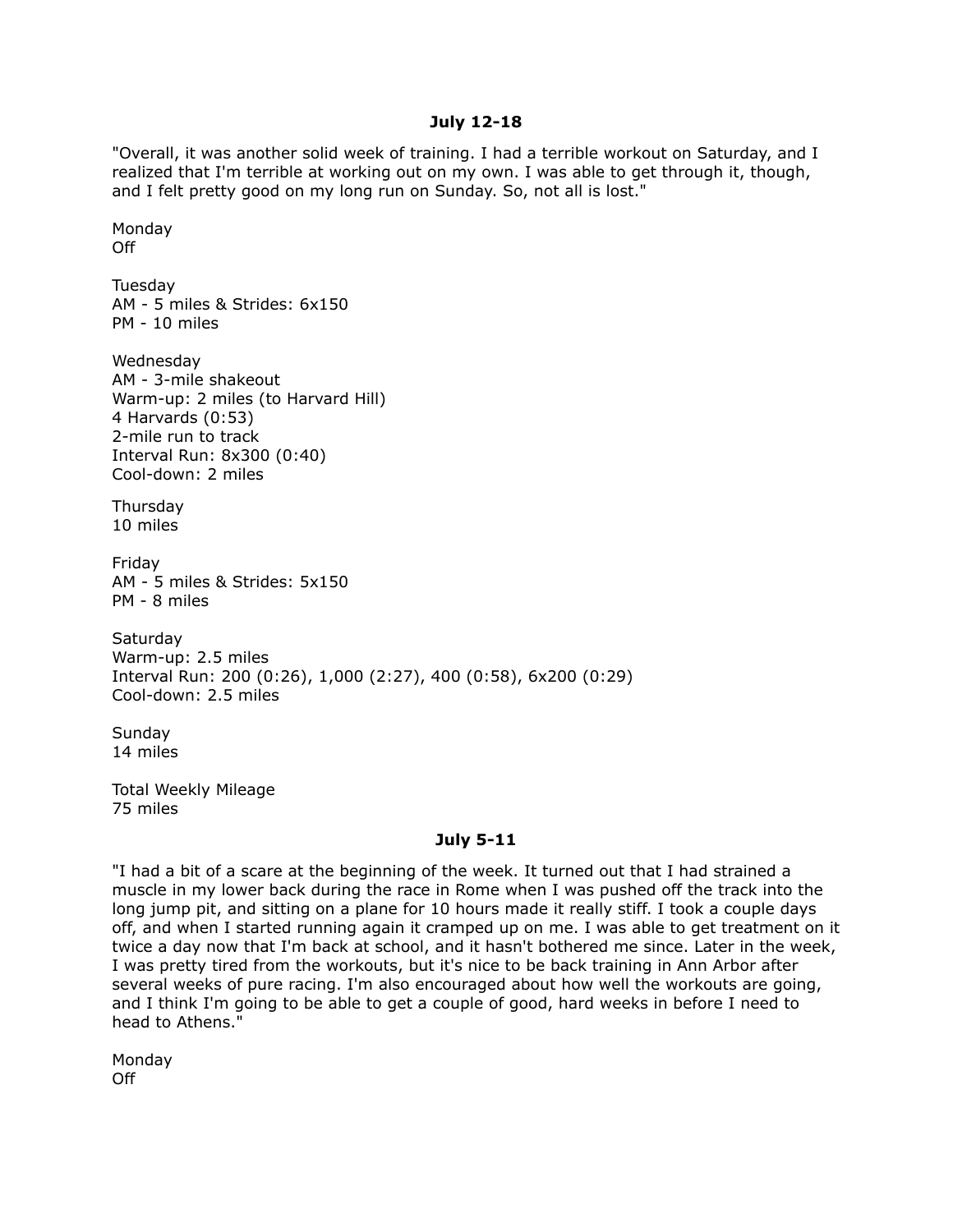Tuesday 5 miles

Wednesday 5 miles

Thursday Warm-up: 2 miles (to Harvard Hill) 4 Harvards (0:53) 2-mile run to track Interval Run: 800 (1:58), 200 (0:26), 300 (0:40), 200, (0:26), 800 (1:57), 400 (0:58), 400 (0:54), 300 (0:41) Cool-down: 2 miles

Friday AM - 4 miles PM - 11 miles

**Saturday** 14 miles

Sunday AM - 1.5-mile shakeout Warm-up: 2.5 miles Tempo run: 3 miles (14:10) Interval run: 4x300 (0:42), 3x300 (0:42) Cool-down: 2 miles

Total Weekly Mileage 62 miles

# **June 28-July 4**

"It was a long week waiting in the hotel; watching foreign TV isn't all that fun. It was hot and sweaty, but it certainly ended up being worth it. The meet was awesome to be at, and I was really lucky to be in it. It's nice to finally have the burden off my shoulders. I am really happy with how everything went, and I'm happy to be home."

Monday 14 miles

Tuesday 7 miles

Wednesday Warm-up: 2 miles Interval Run: 4x200 Cool-down: 2 miles

**Thursday** Off

Friday (Race Day) AM: 2-mile shakeout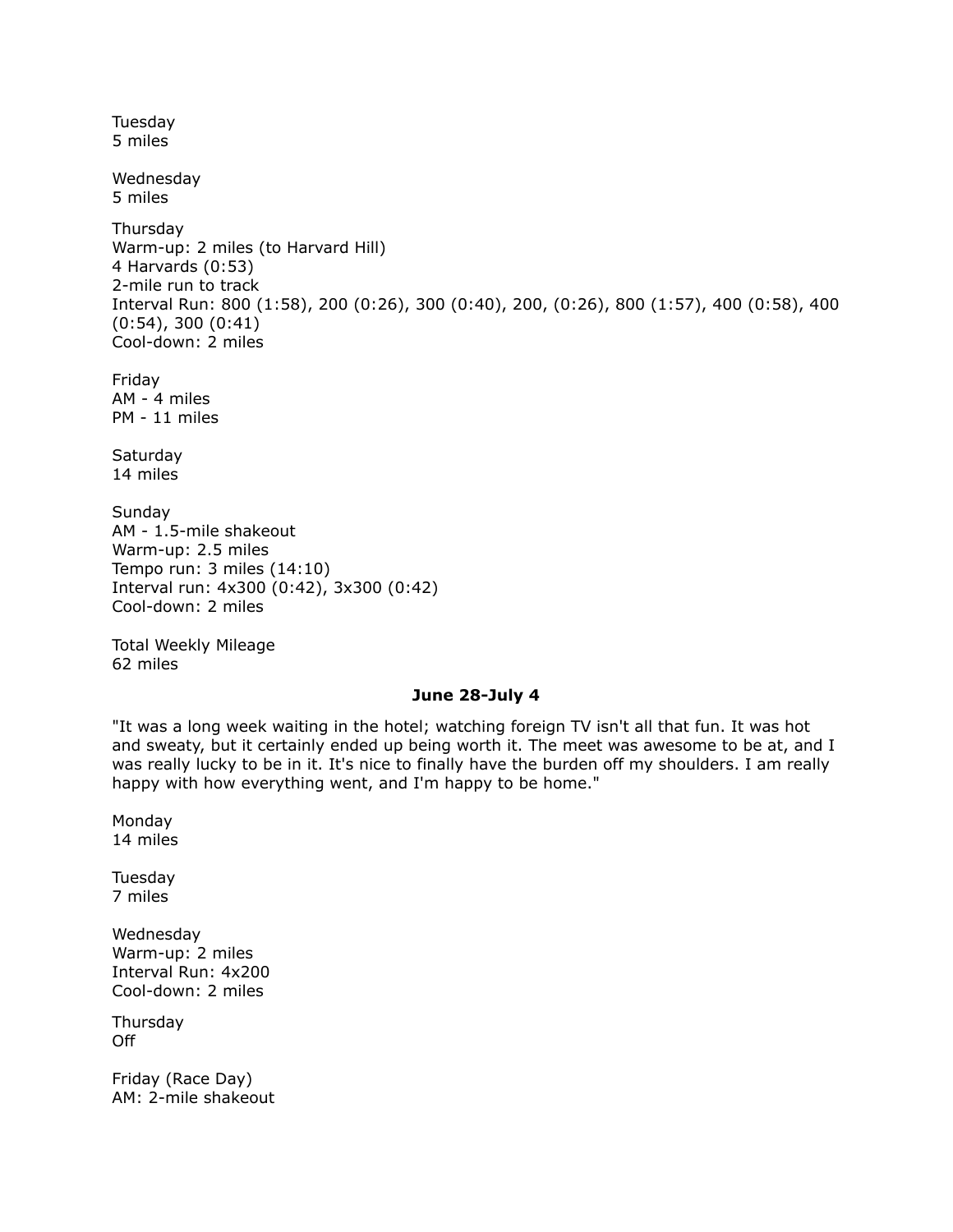Warm-up: 2.5 miles 1,500-meter Run (9th place/3:32.68) Cool-down: m miles

**Saturday** 8 miles

**Sunday** Off

Total Weekly Mileage 35 miles

### **June 21-27**

"The race on Sunday went out very slow because of the wind. We were only 1:58 at the 800m mark, but I felt good and started moving up towards the front. Because of the slow pace, the field really bunched up at the bell, and unfortunately I was tripped and hit the ground. With a bit of hesitation, I got back into the race to finish it, and I was surprised to find that I was actually able to catch some of the runners. I finished a very disappointing sixth, but I am ready to put it behind me and get ready for the big races scheduled for the next week"

Monday 8 miles

Tuesday Warm-up: 2.5 miles Interval Run: 800, 3x200, 3x400 Cool-down: 2.5 miles

Wednesday 8 miles

Thursday 2 miles

Friday Warm-up: 2 miles Interval Run: 4x200 Cool-down: 2 miles

Saturday 4 miles

Sunday (Race Day) AM - 1-mile shakeout Warm-Up: 2 miles 1,500-meter Run (6th place/3:38.71) Cool-down: 2 miles

Total Weekly Mileage 42 miles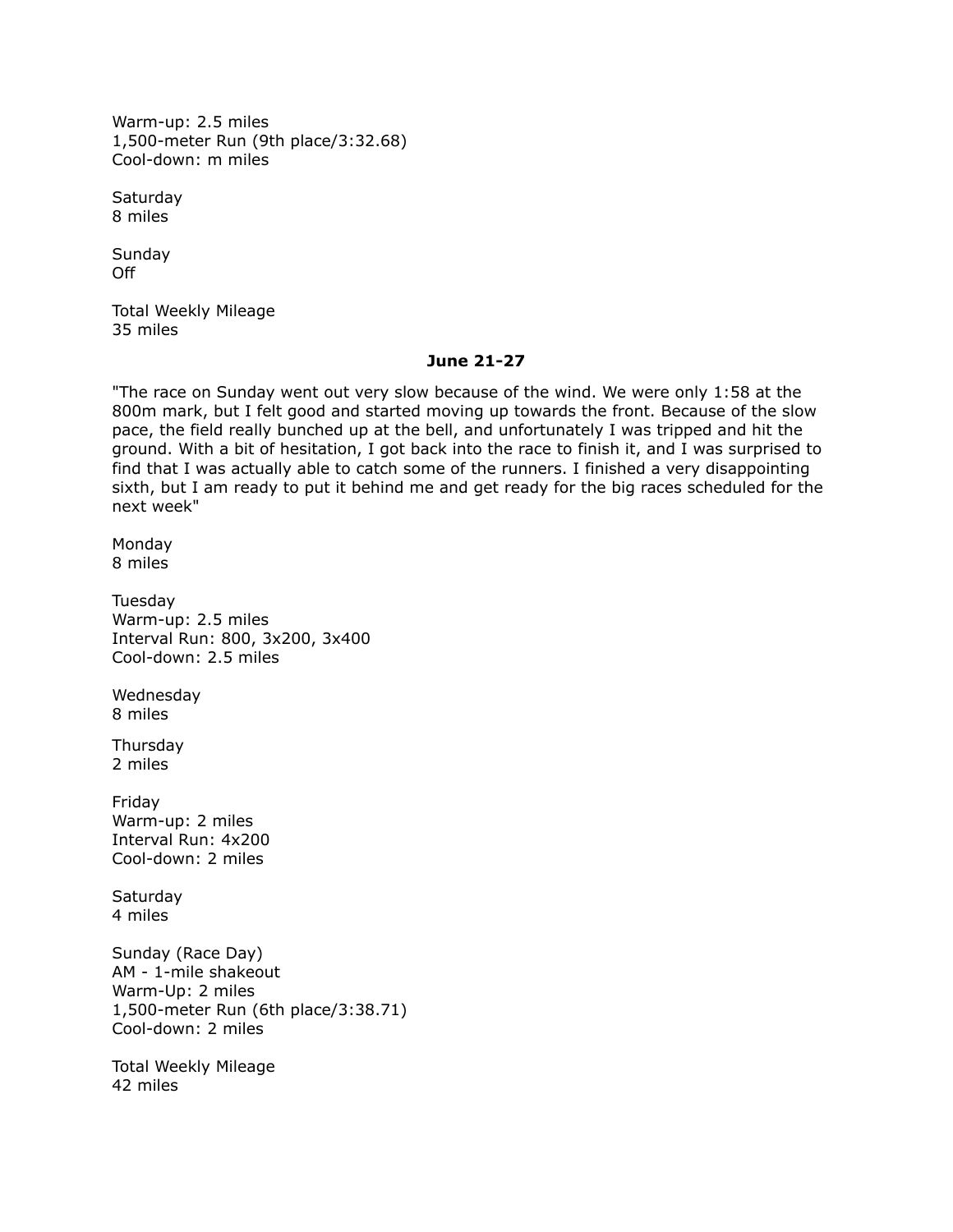### **June 14-20**

"The week was really long out in Oregon. The traveling life isn't all as glamorous as it's made out to be; it was pretty boring. We just hung out in the hotel, did a lot of training and got ready for the race. It was really hot out there, and I definitely suffered from that. I got pretty sick after the race on Saturday and had a really bad headache for a few days afterward. I didn't get my time, so now I have to fly off to Europe."

Monday Off

Tuesday 6 miles

Wednesday AM - 2 miles PM - Warm-up: 2.5 miles Interval Run: 5x200 Cool-down: 2.5 miles

Thursday 6 miles

Friday 4 miles & Strides: 3x100

Saturday (Race Day) AM - 1-mile shakeout Warm-up: 2 miles Mile run (2nd place/3:53.51)

Sunday 10 miles

Total Weekly Mileage 42 miles

### **June 7-13**

"The week went a little like last week -- I didn't feel that great all week, and it was really just up and down. I felt good the day of the race; it usually takes me a little while to recover and it was a shortened week, going from Saturday to Friday. It will be nice to have that extra day to prepare for next Saturdays's race at Prefontaine. There wasn't any pressure on me for the 800 meter on Saturday. I would have like to run something a little faster, but it went pretty well. It gives me some hope that I'm still a 800/1500-meter guy and not a distance runner."

Monday 6 miles

Tuesday AM - Warm-up: 2.5 miles; Interval Run: 3x600, 400; Cool-down: 2.5 miles PM - 2 miles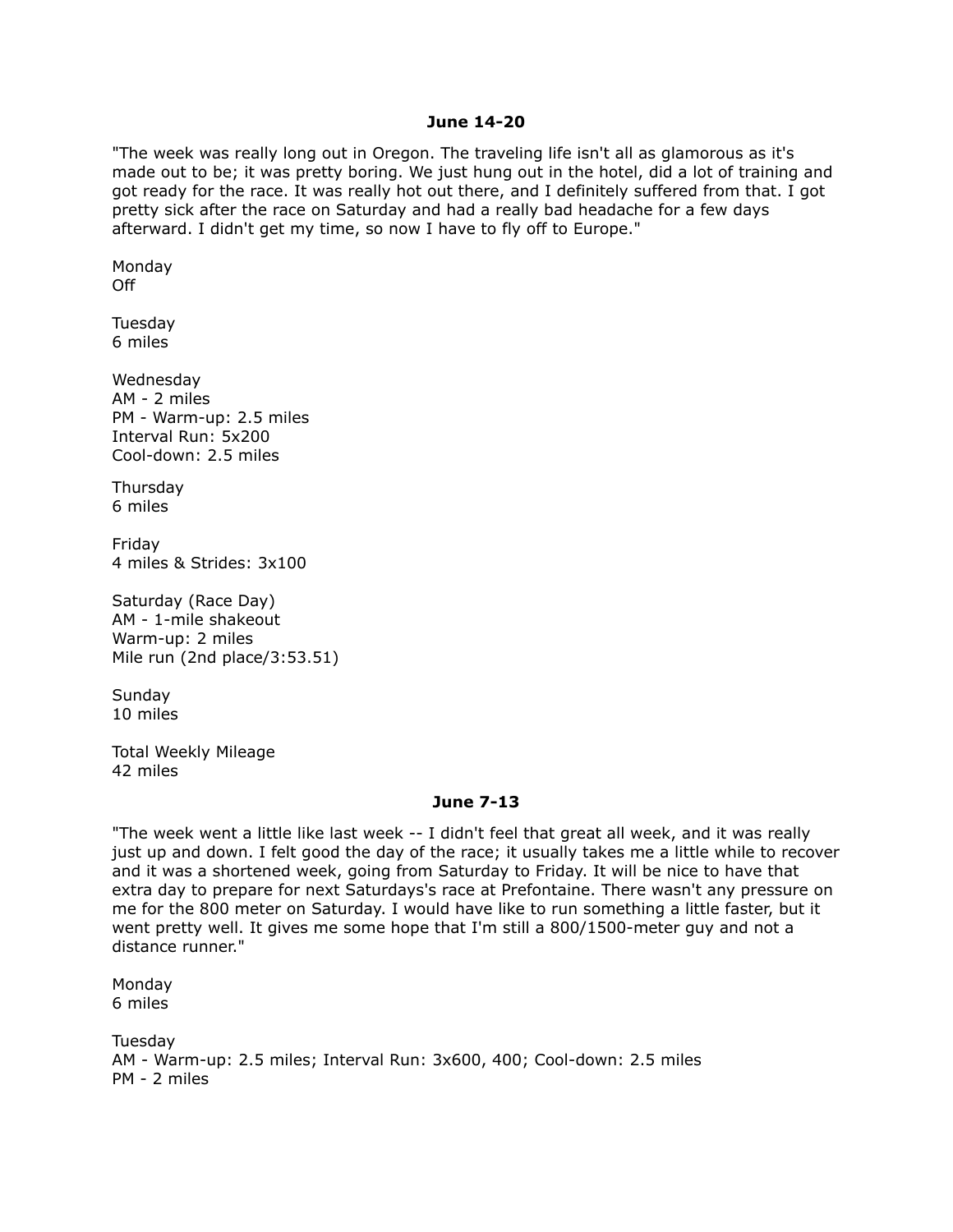Wednesday AM - 2 miles PM - 2 miles

Thursday 4 miles & Strides: 3x100

Friday (Race Day) AM - 2-mile shakeout Warm-up: 3 miles 800-meter 'B' Run (1st place/1:47.38) Cool-down: 3 miles

**Saturday** 9.5 miles

**Sundav** Warm-up: 2.5 miles Interval Run: 150, 400, 2x300, 3x200, 60 Cool-down: 4 miles

Total Weekly Mileage 45 miles

#### **May 31-June 6**

"The week was a little up and down. I was feeling really tired after the 1,200-meter time trial the previous Friday, and I didn't really feel better until my day off on Tuesday. My shakeout on Friday felt terrible, but I think it was because I was a little stiff from all the travel the day before. The day of the race went well; my warm-up was perfect, and I felt really loose. I got a little carried away with following the leaders and went out way too fast. I can take a lot of pride in myself with the overall performance and hitting a PR with it going out so fast. There are a number of positive things I can take from the race. There are a few things I need to improve, but I know the fitness is there, and that's the most important thing. It was really disappointing to come so close to hitting the standard, but I know I'll have another opportunity."

Monday AM - 1 mile PM - 4x400 (w/ 200m recovery), 4x400 (w/ 200m recovery) Tuesday Off Wednesday AM - 8x200 (at race pace w/ 200m recovery) PM - Bike: 30 min. **Thursdav** AM - 4 miles (in Ann Arbor) PM - 2 miles (in Oregon) Friday AM - 3 miles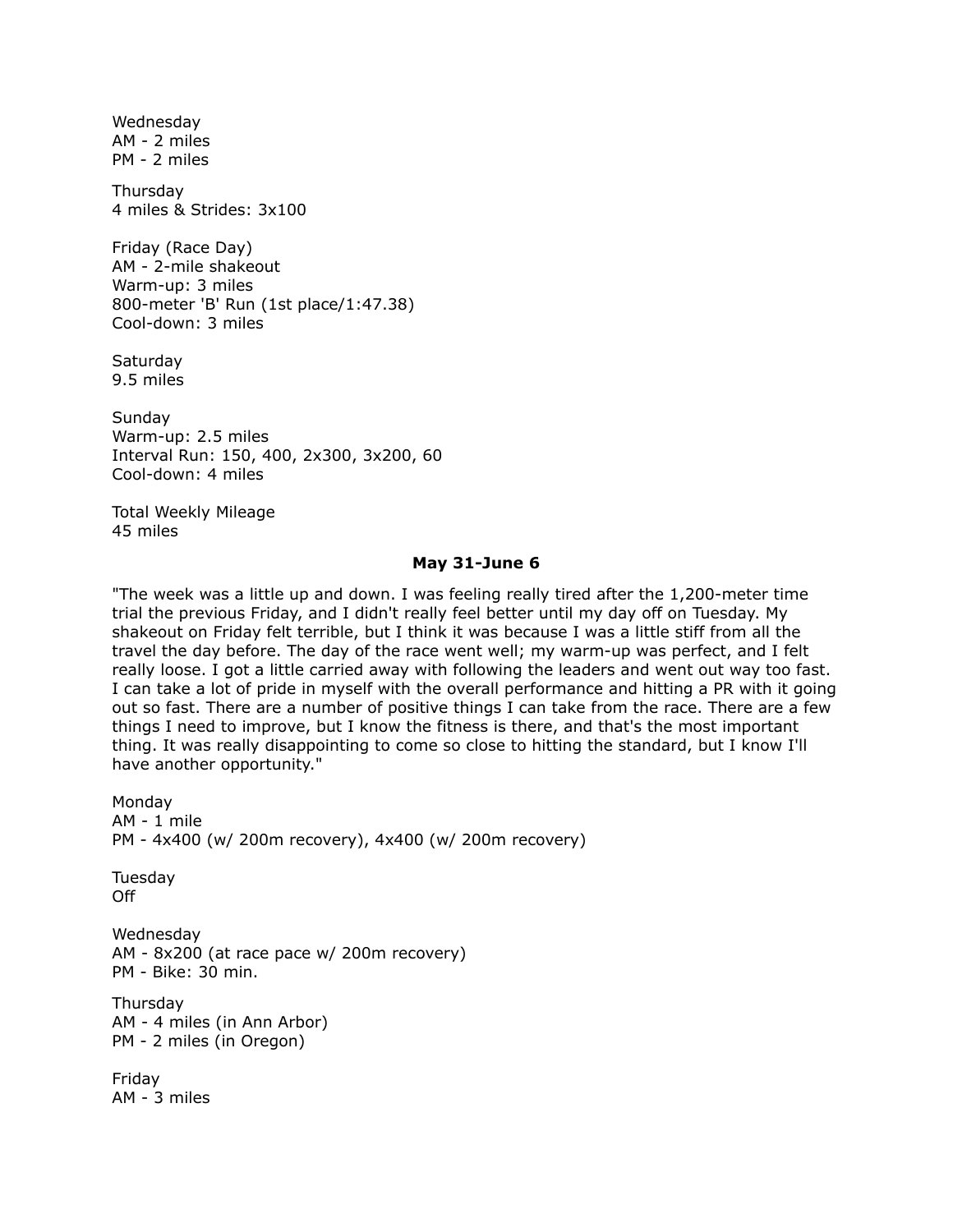PM - 4 miles & Strides: 4x100

Saturday (Race Day) AM - 1 mile shakeout Warm-up: 2 miles 1,500-meter run (3rd place/3:36.24) Cool-down: 2 miles

Sunday 10 miles

Total Weekly Mileage 50 miles

## **May 24-30**

"My two workouts went really well. The week was a little bit up and down; on my off-days, I felt terrible, but the time trial at the end of the week went really well. So, I know I'm ready to start racing, and hopefully I'll jump into my best form in my first couple of races. My legs are a little tired, so I just need to make sure that I get them rested up for our trip out to Oregon. As long as I can do that, I should be just fine."

Monday AM - 6 miles PM - 3 miles & Strides: 4x100 **Tuesday** AM - 2 miles PM - Warm-up: 2.5 miles, Interval Run: 3x400, 600, 5x300, Cool-down: 2.5 miles Wednesday Off Thursday AM - 6 miles PM - 4 miles & Strides: 3x150 Friday AM - 1 mile PM - Warm-up: 2.5 miles, Interval Run: 200, 1,200 (time trial), 300, 400, 600, Cool-down: 2.5 miles **Saturday** 11 miles Sunday AM - 6 miles PM - Warm-up: 3 miles, Strides: 4x150, Cool-down: 1 mile Total Weekly Mileage 65 miles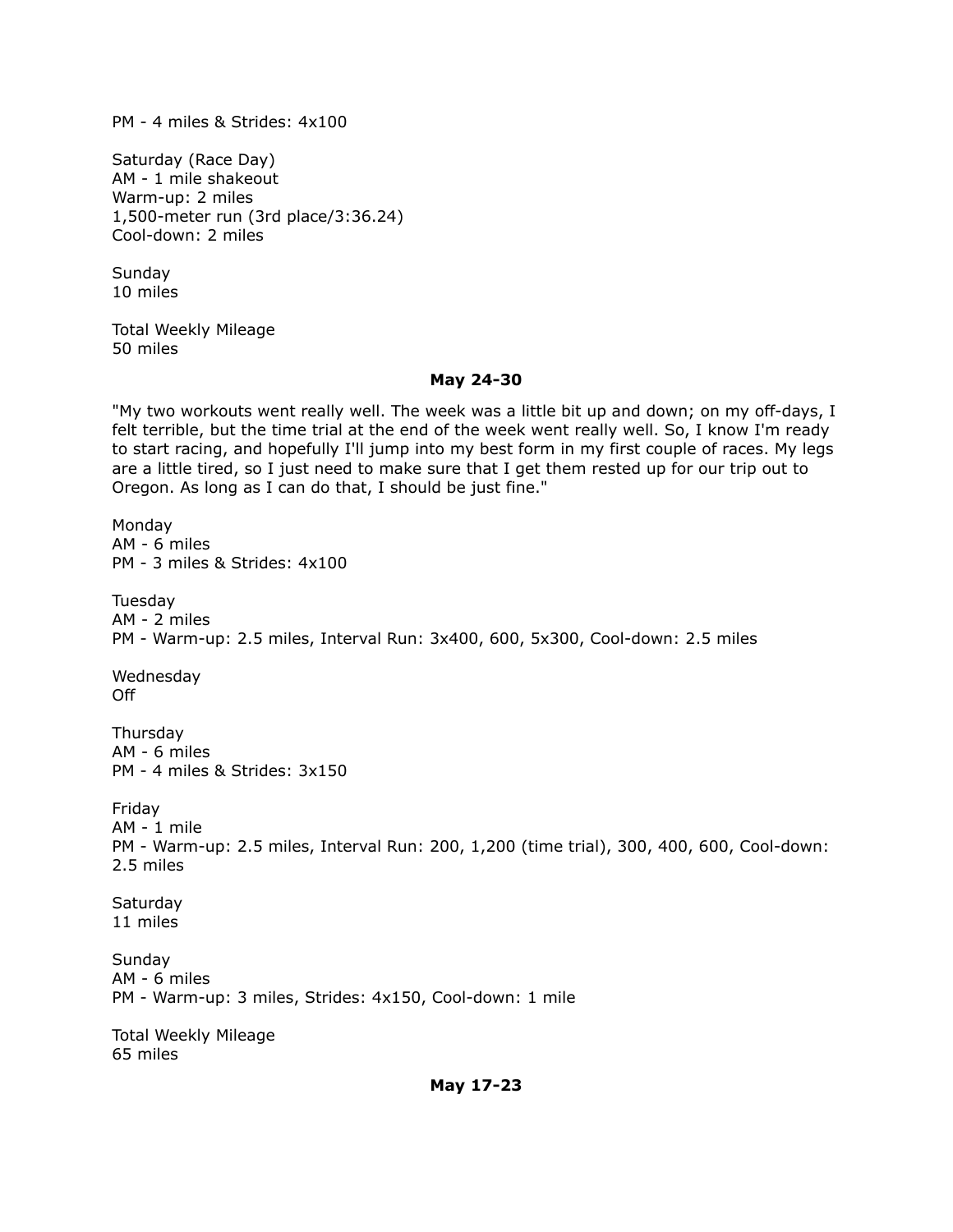"The workouts went fairly well this week. I didn't feel the greatest, but I felt pretty solid. It's just a matter of getting through each day. I only have two more weeks until my first race. I've been maintaining strides every other day to keep my leg speed going.

Monday AM - 6 miles PM - Warm-up: 3 miles, Strides: 4x100, Cooldown: 3 miles Tuesday 8 Harvards (0:55), 6x400 (0:62), 2x400 (0:60) Wednesday Off **Thursdav** AM - 6 miles PM - Warm-up: 3 miles, Strides: 4x100, Cooldown: 3 miles Friday Warm-up: 2 miles Tempo Run: 3 miles (4:45/mile) Cooldown: 3 miles Interval Run: 200 (0:28), 300 (0:42), 400 (0:56), 600 (1:26), 400 (0:57), 300 (0:42) **Saturdav** 14 miles

Sunday AM - 2 miles PM - Warm-up: 4 miles, Strides: 4x100, 2x300

Total Weekly Mileage 70 miles

### **May 10-16**

"This week, my workouts finally came together, and I felt good for both of them. I'm finally starting to adapt to all the training that I've been doing. My leg speed is starting to improve, and I'm feeling a lot stronger in my workouts. The 1k-400 workout on Thursday went really well. Later on in the week, I was able to maintain my pace around six minutes, whereas recently I've been having to take my recovery days between workouts slowly. Now I'm able to go at a pretty steady pace and feel good through most of them, so it's all starting to come together. It was pretty scary hearing about Nate possibly breaking his ankle on Friday, because I didn't want to lose a training partner."

Monday AM - 4 miles (perimeter of U-M Golf Course) PM - 8 Harvards (0:55), 3x600 (1:29, 1:30, 1:29), 3x400 (0:60, 0:59, 0:58)

Tuesday 8 miles

Wednesday AM - 4 miles (perimeter of U-M Golf Course)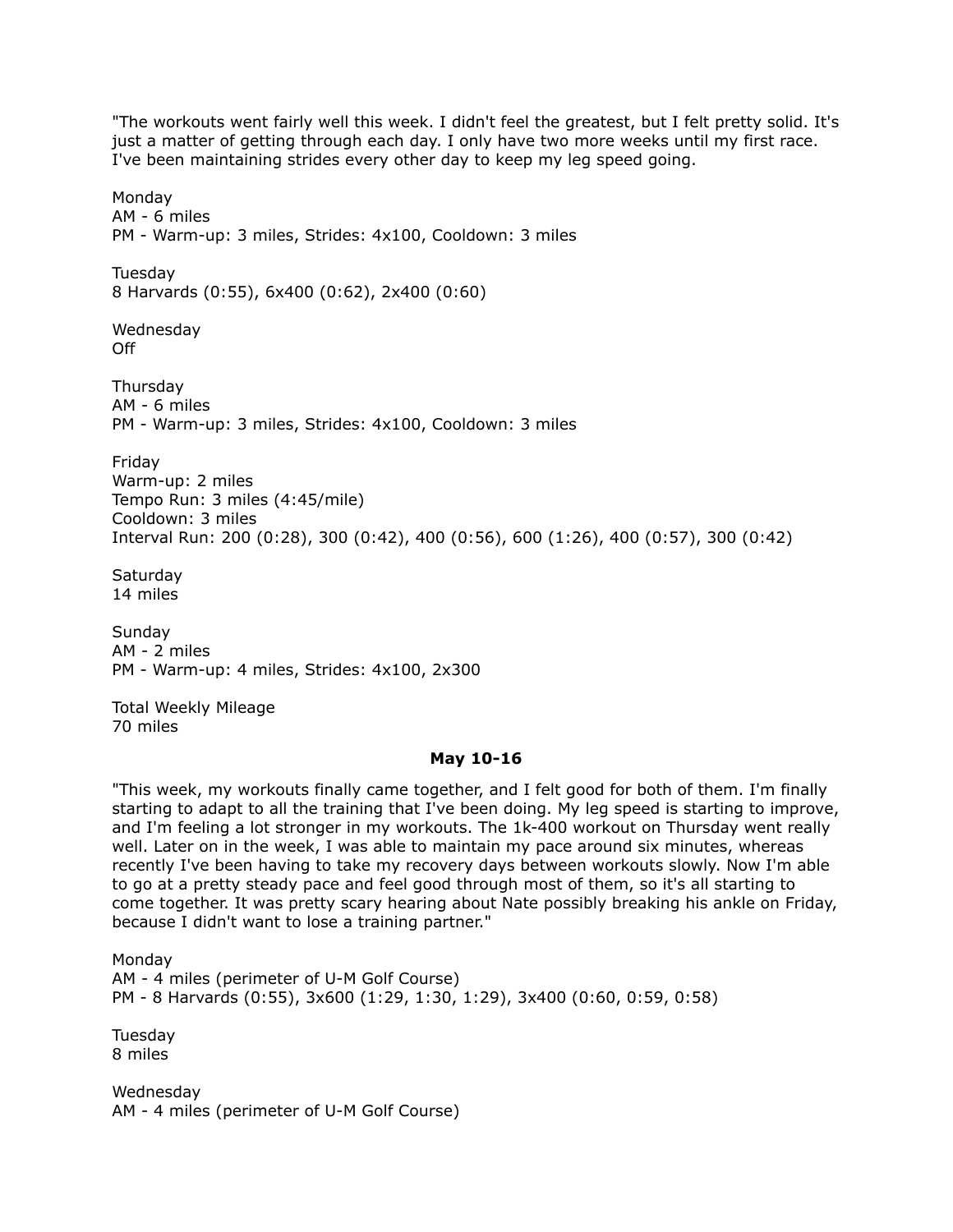PM - 6 miles & Strides: 5x100

Thursday Interval Run: 1000 (2:37), 2x400 (0:60), 1000 (2:37), 2x400 (0:60), 1000 (2:37), 2x400 (0:60), 1000 (2:37) (2.5 minute recovery between 1000 and 400 & 1.5 minute recovery between 400 intervals)

Friday

AM - 9 miles (6:00/mile) PM - 4 miles & Strides: 3x100 (in Lafayette, Ind.)

Saturday Run on river trails in Lafayette, Ind. Warm-up: 5 miles Tempo Run: 5 miles (5:30/mile) Cool-down: 5 miles

Sunday Run on river trails in Lafayette, Ind. 10 miles (6:00/mile)

Total Weekly Mileage 80 miles

## **May 3-9**

"The week of training went pretty well. I really enjoyed the 16 quarters; we're still just working on gradually increasing the speed on the track but sticking with the strength stuff. The pacemaking on Friday wasn't as easy as I thought it would be, probably because I ran 16 miles on Wednesday and my legs were still a little sluggish. I've just got to make sure I'm patient enough; I've got 10 more weeks of the long stuff. So, hopefully once I start tapering down and cut my long runs from 16 miles down to 12, I'll start feeling the spring in my legs again. Right now, it's still just the grind."

Monday AM - 4 miles (perimeter of U-M Golf Course) PM - 16x400 (0:66 w/ every fourth 400m at 0:61) Tuesday Off Wednesday AM - 8 miles (First 4 miles: 6:30/mile; second 4 miles: 5:20/mile) PM - Warmup: 3 miles, Interval Run: 6x150 (0:24), Cooldown: 3 miles Thursday AM - 2 miles PM - 6 miles & 6x100 Friday (Race Day: Len Paddock Invitational) AM - 2 miles 1200m time trial (2:56) during 1500-meter run Interval Run: 3x600 (1:30)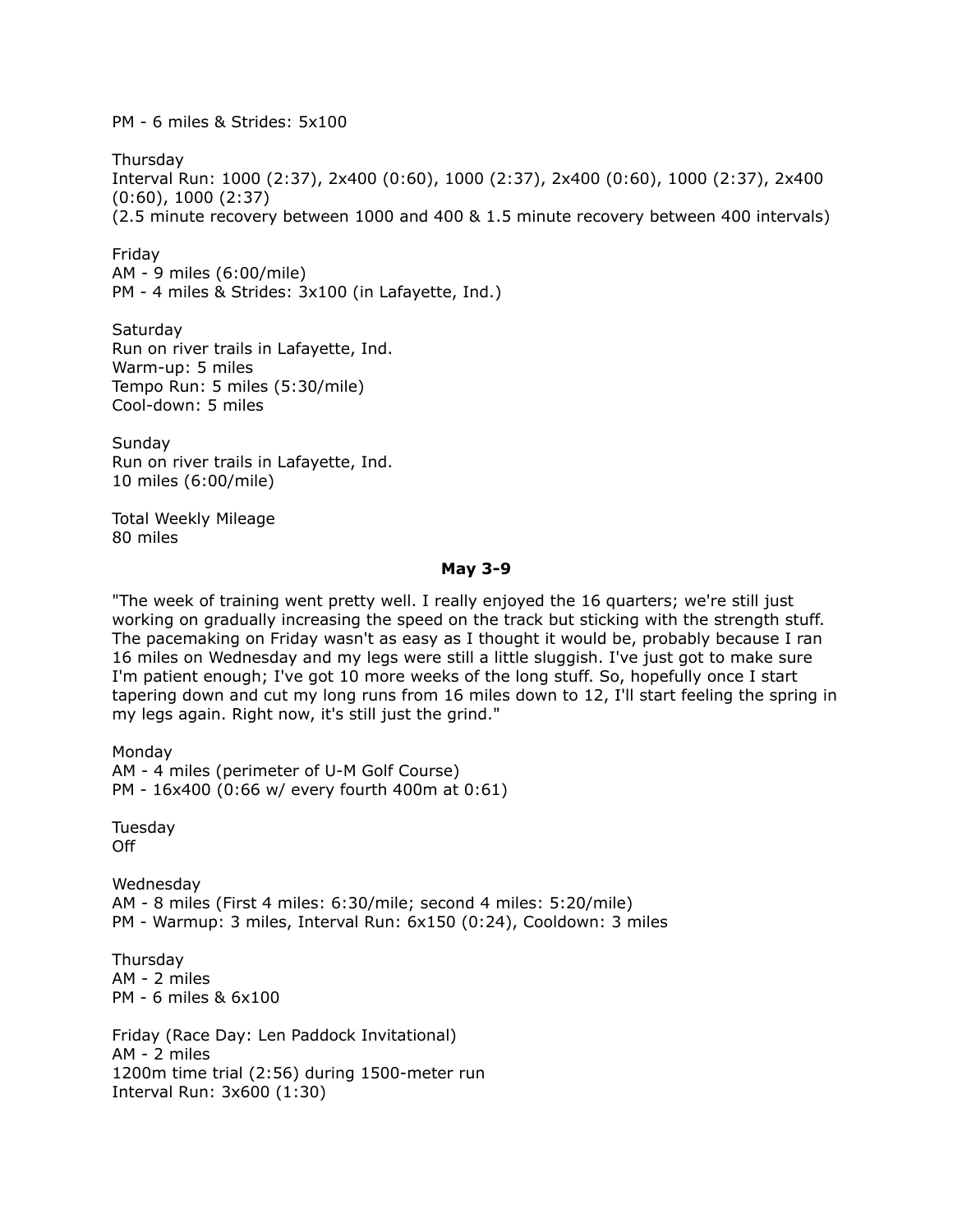**Saturday** 16 miles (Hilly Trails @ 6:00/mile)

Sunday 4 miles (Road)

Total Weekly Mileage 70 miles

## **April 26-May 2**

"The week was a bit up and down with final exams finishing up. I was feeling pretty tired, and it was a really tough workout on Tuesday. So, I was just trying to recover from that for the race on Saturday, which went really well. I've got to be happy to break 1:50.00, but I also thought that I possibly could have run a little faster. Considering that I haven't worn spikes yet this season, it was encouraging. Plus, I felt really good for my 16-miler on Sunday. The most important thing to me at the moment is maintaining my strength work, so everything went well."

Monday AM - 4 miles (perimeter of U-M Golf Course) PM - 6 miles

Tuesday Michigan

Wednesday AM - 4 miles (perimeter of U-M Golf Course) PM - 8 miles (Road)

Thursday Off

Friday AM - 2 miles PM - 6 miles & Interval Run: 6x100

Saturday (Race Day: Jesse Owens Classic) Warmup: 3 miles 800-meter run (3rd place/1:49:23) Cooldown: 3 miles

Sunday 16 miles (Road)

Total Weekly Mileage 73 miles

### **April 19-25**

"Right now it's just a matter of getting through the grind. I'm not noticing any major progression, because I haven't had any real opportunities to eat up the benefits yet. It was just another week of tough workouts; I can notch off another week of hard training and high mileage. Each week, I'm working harder and harder, but I know it's all worth it. I feel like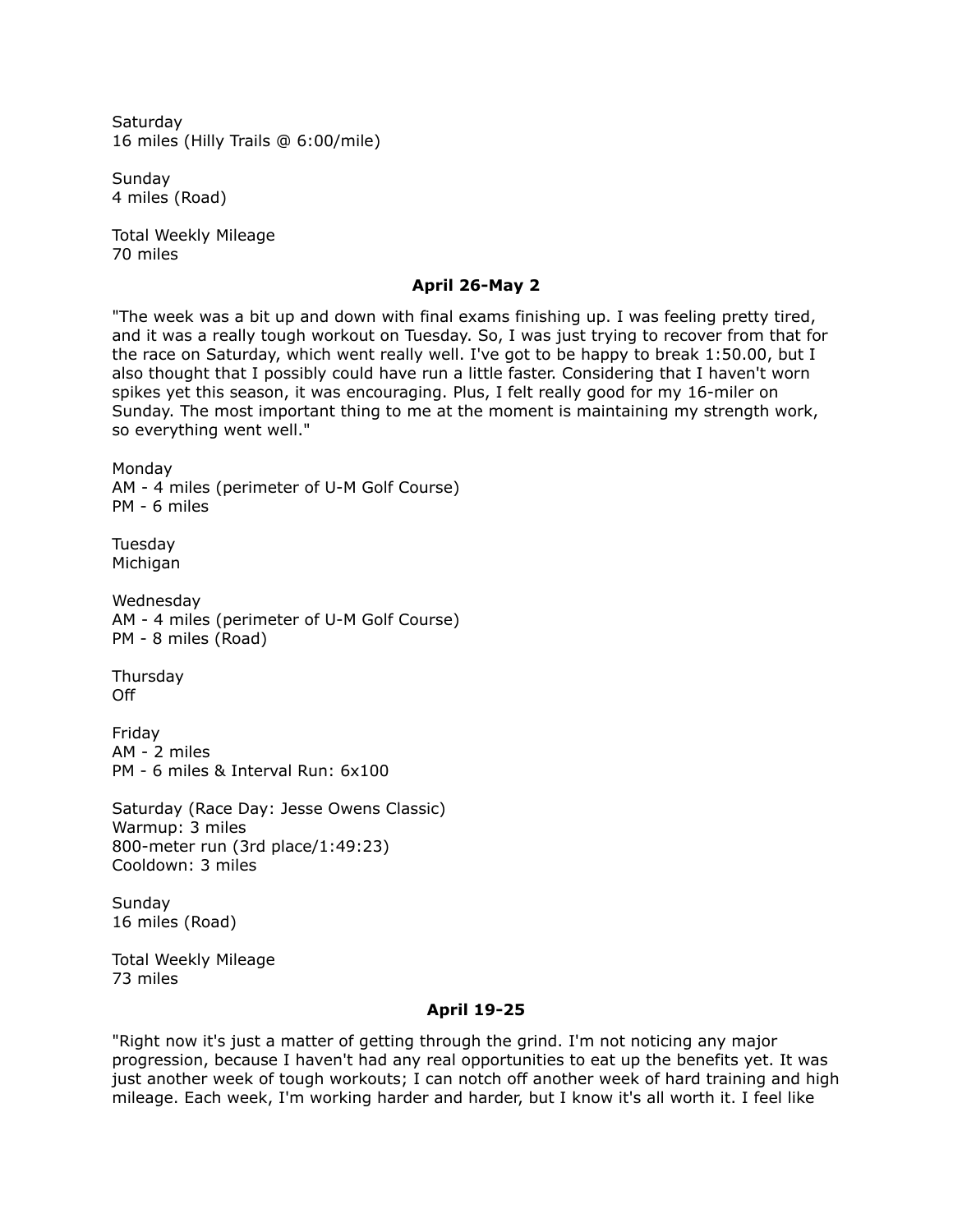I'm getting really fit, and I think it will show when I start getting into a little more speed in a few weeks." Monday Arb Hills (4x -- 3:26 pace) Interval Run: 300 (0:46), 400 (1:04), 600 (1:34), 800 (2:09, 1,000 (2:42) Tuesday Off Wednesday AM - 4 miles (perimeter of U-M Golf Course) PM - 8 miles (6:00/mile) & Strides: 6x150 **Thursdav** Interval Run: Mile (4:30), 2x400 (0:56), Mile (4:30), 2x600, Mile (4:29) Friday 8 miles (Road) **Saturday** Warmup: 3 miles Tempo Run: 4 miles (5:00/mile) Cooldown: 3 miles Interval Run: 3x400 (0:56, 0:57, 0:59) Sunday 15 miles (5:50/mile) Total Weekly Mileage 77 miles **April 12-18** "Last week was of my biggest ever weeks as far as mileage-wise in workouts; I got up to 81 miles in a week, and then a pretty hard workout in the hot weather on Friday, so that was a bit of a shock to the system, running up the hills at the Nichols Arboretum. Then I ran 16 miles on Saturday, so I'm feeling a little sluggish. It didn't feel great, but you've got to put in the hard yards this time of year so you can reap the benefits later on. It's a matter of edging through to the fast stuff and train like a distance runner." Monday AM - 4 miles (perimeter of U-M Golf Course) PM - 8 miles (6:00/mile) & Strides: 4x150 Tuesday

Warm-up (2.5 miles to Gallup Park) Tempo run: 4 miles (5:00/mile) 2.5-mile run to track Interval Run: 6x300 Cool-down (2.5 miles) 13-mile total workout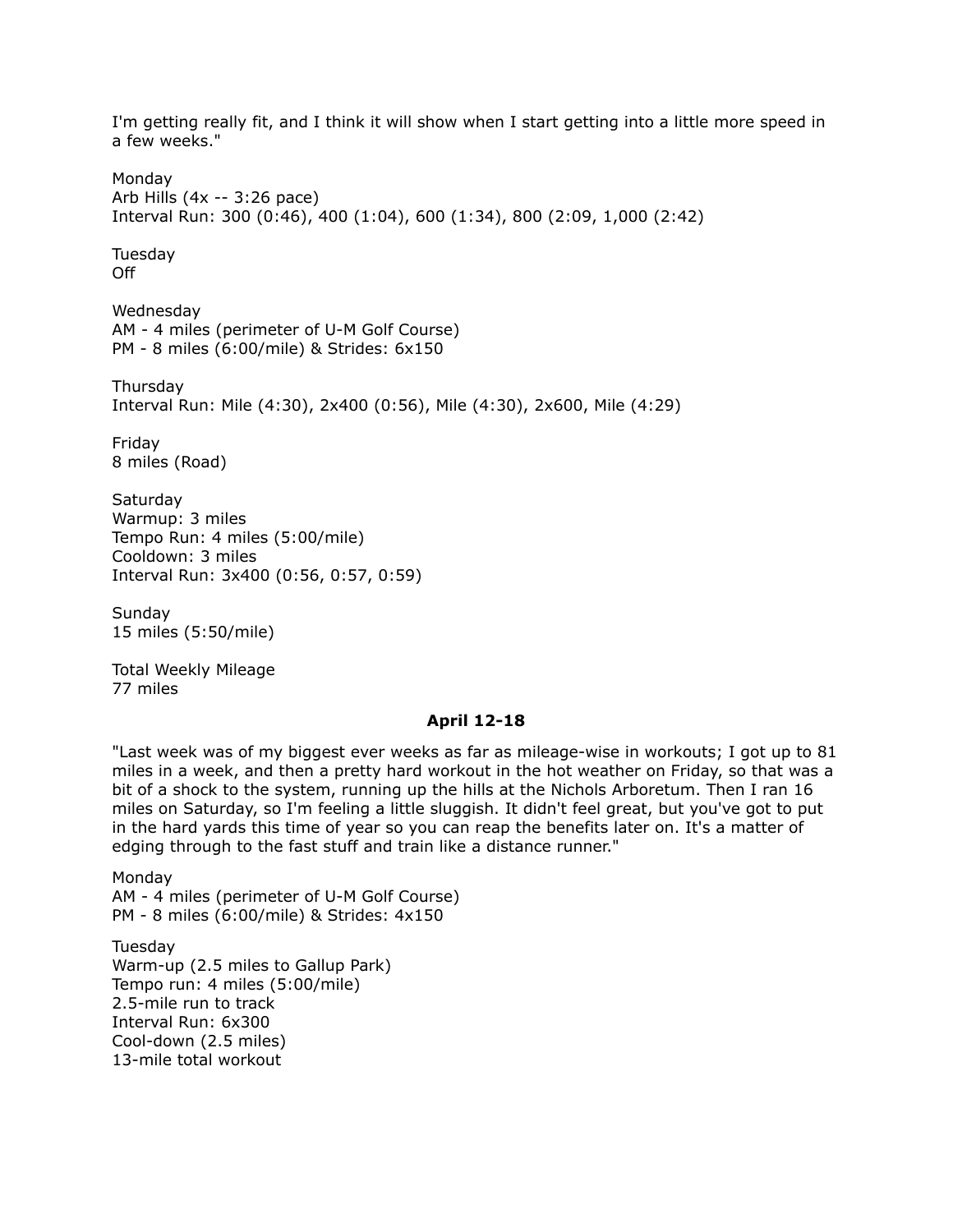Wednesday AM - 4 miles (perimeter of U-M Golf Course) PM - 8 miles (6:00/mile) & Strides: 4x150

Thursday Off

Friday Warm-up (2 miles to Nichols Arboretum) Arb Hills (4x) at 3:31 pace 2 miles to track Interval Run: 300-400-600-800-1000 Cool-down (3 miles) 13-mile total workout

**Saturdav** 16 miles (Road)

Sunday 8 miles (Road)

Total Weekly Mileage 81 miles

# **GLOSSARY OF TRAINING TERMS**

Aerobic - an intensity of exercise below the level that produces lactic acid faster than the body can dispose of it. If oxygen needs are continuously met then the exercise can be continued for long periods.

Anaerobic - an intensity of exercise past the point where the body can cope with its production of lactic acid and need for oxygen. The high-intensity exercise level cannot be sustained for long.

Anaerobic Threshold (AT) - the point just below which the body's energy production switches from aerobic to anaerobic.

Arb Hills - 1,000-meter repeats up a long, winding gravel trail with a continuous incline in Ann Arbor's Nichols Arboretum.

Fartlek - a Swedish term meaning 'speed play'; a training technique based on unstructured changes in pace and intensity -- a mixture of slow running, running at a moderate pace and short, fast bursts -- without complete recovery; used to develop strength, endurance, speed, racing tactics and to raise the anaerobic threshold.

Harvard - Harvard Street, a 300-meter uphill residential cul-de-sac down the road from the Nichols Arboretum; significantly shorter than the Arb Hill but significantly steeper.

Interval Run - used to develop speed by running for short distances at a speed significantly higher than normal race pace, with these short runs separated by recovery intervals of easy running or jogging; workout is typically a predetermined distance and run on the track. Ex1. 6x300 -- Six 300-meter runs with 100m recovery

Ex2. 300-400-600-800-1000 -- 300-meter run with 300m recovery, 400-meter run with 400m recovery, etc.

Ex3. 200 (25.8), 300 (38.7), 600 (1:22.2), 2x400 (0:56, 0:57), 4x200 (0:26) -- Interval run of 200 meters, 300 meters, 600 meters, etc. with times achieved in parentheses.